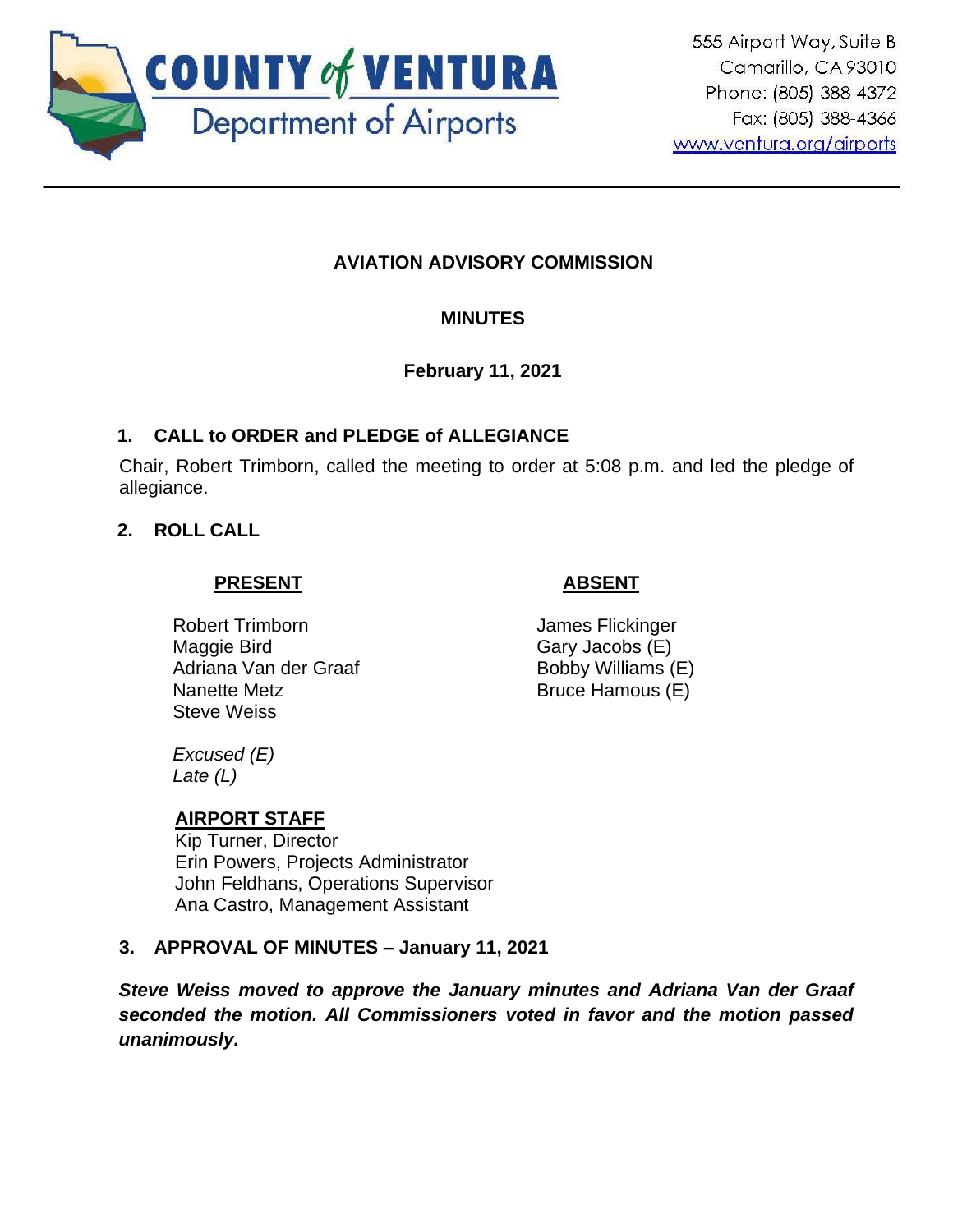**4. PUBLIC COMMENT -** Citizens wishing to speak to the Commission on an airport related item must fill out a speaker card and submit it to the secretary. Comments will be limited to a maximum of **three** minutes per item.

*Speaker cards for issues NOT on the agenda must be submitted before the end of the public comment period.* 

*Speaker cards for issues listed on the agenda must be presented before the item is up for consideration. Speakers will be called when the item is presented.*

None.

**5. UNFINISHED BUSINESS – None** 

## **6. NEW BUSINESS**

# **A. Subject: Authorization for the Director of Airports or Designee to Award an Annual Consulting Services Contract for FY 2020-2021 to Jviation, a Woolpert Company, and to Issue Work Orders Against the Contract**

### **Recommendation:**

Staff requests that your Commission/Authorities recommend that the Board of Supervisors ("Board"):

- 1. Authorize the Director of Airports, or his designee, to award an annual consulting services contract for fiscal year 2020-2021 to Jviation, a Woolpert Company, using a contract form negotiated in compliance with the County of Ventura Public Works Agency Project Processing Procedures Manual (Exhibit 1); and
- 2. Authorize the Director of Airports, or his designee, to issue work orders against such contract for up to \$35,000 each project for planning of construction projects not yet approved by your Board, and for up to \$200,000 each work order for other services.

Director Kip Turner introduced the item and shared that every few years the department does a Request for Proposal for engineering and planning services per guidance from the Federal Aviation Administration. Director Turner then introduced projects administrator Erin Powers. Ms. Powers stated that the item before the Commission is an annual services contract for the department to receive on-call services with Jviation for the remainder of FY 20-21. The department was due to complete a five-year consultant selection process as the last one was done in 2016. Ms. Powers detailed the five-step selection process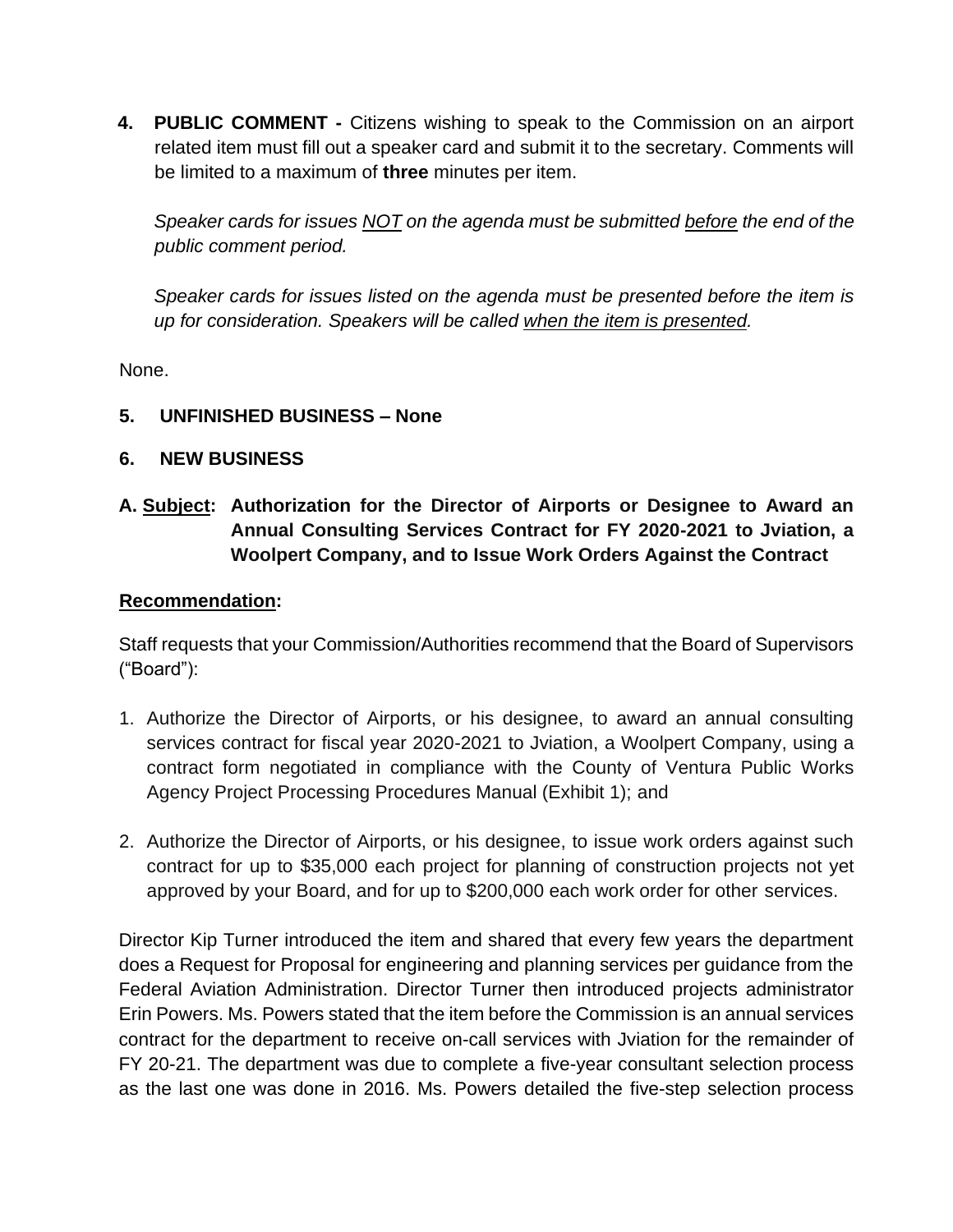which includes FAA approval, advertisements, submittal reviews, interviews, and consultant selection. The department received six Statements of Qualifications from consulting firms and three firms were invited to an interview. Jviation was unanimously selected by the interview committee. Ms. Powers introduced Travis Vallin who is a partner with Jviation. Mr. Vallin stated that he would serve as the project director and Matt Gilbreath would serve as the project manager. Mr. Vallin also stated that JD Ingram is a business partner who heads the California practice. Mr. Vallin and Mr. Ingram responded to general questions posed by Commissioners.

# *Adriana Van der Graaf moved to approve staff's recommendation and Steve Weiss seconded the motion. All Commissioners voted in favor and the motion passed unanimously.*

# **7. DIRECTOR'S REPORT**

Director Kip Turner reminded the Commission that he anticipates bringing back the private hangar lease item in March. The item would come before the Aviation Advisory Commission on March 1, 2021, the Camarillo and Oxnard Airport Authorities on March 11, 2021, and the Board of Supervisors on March 23, 2021. Director Turner shared that a virtual meeting with private hangar owners took place today to discuss the proposed lease. Mr. Turner provided an update on the Northeast Hangar Development project at Camarillo Airport. Phase 1 (construction of 41 County-owned hangars) of the project is nearing completion and Airport staff has a final walk-through tomorrow morning. Staff continues to work on hangar waitlist protocols that will roll out once the hangars are available to rent. Mr. Turner anticipates that the hangars can be filled beginning in the early part of March.

Regarding the master plan study for both Camarillo and Oxnard airports, Director Turner shared that the first public workshop is scheduled on May 13, 2021. Publication materials for the workshop are being prepared and a planning advisory committee is being put together. Regarding the Oxnard Airport runway reconstruction project, Mr. Turner stated it is right at 100% design. A final public workshop will take place after the department receives a grant from the Federal Aviation Administration which could be in the May timeframe. Construction is anticipated to begin in June assuming the grant comes through. If the grant were to be delayed then the construction start date could be pushed back.

Lastly, Mr. Turner shared that the department has invested in technology which includes a platform to conduct virtual meetings. Beginning in April, Airport staff will conduct the virtual meetings from the administrative offices at Camarillo Airport. He added that when in-person meetings are allowed the venue for the public meetings will be the Oxnard Airport terminal.